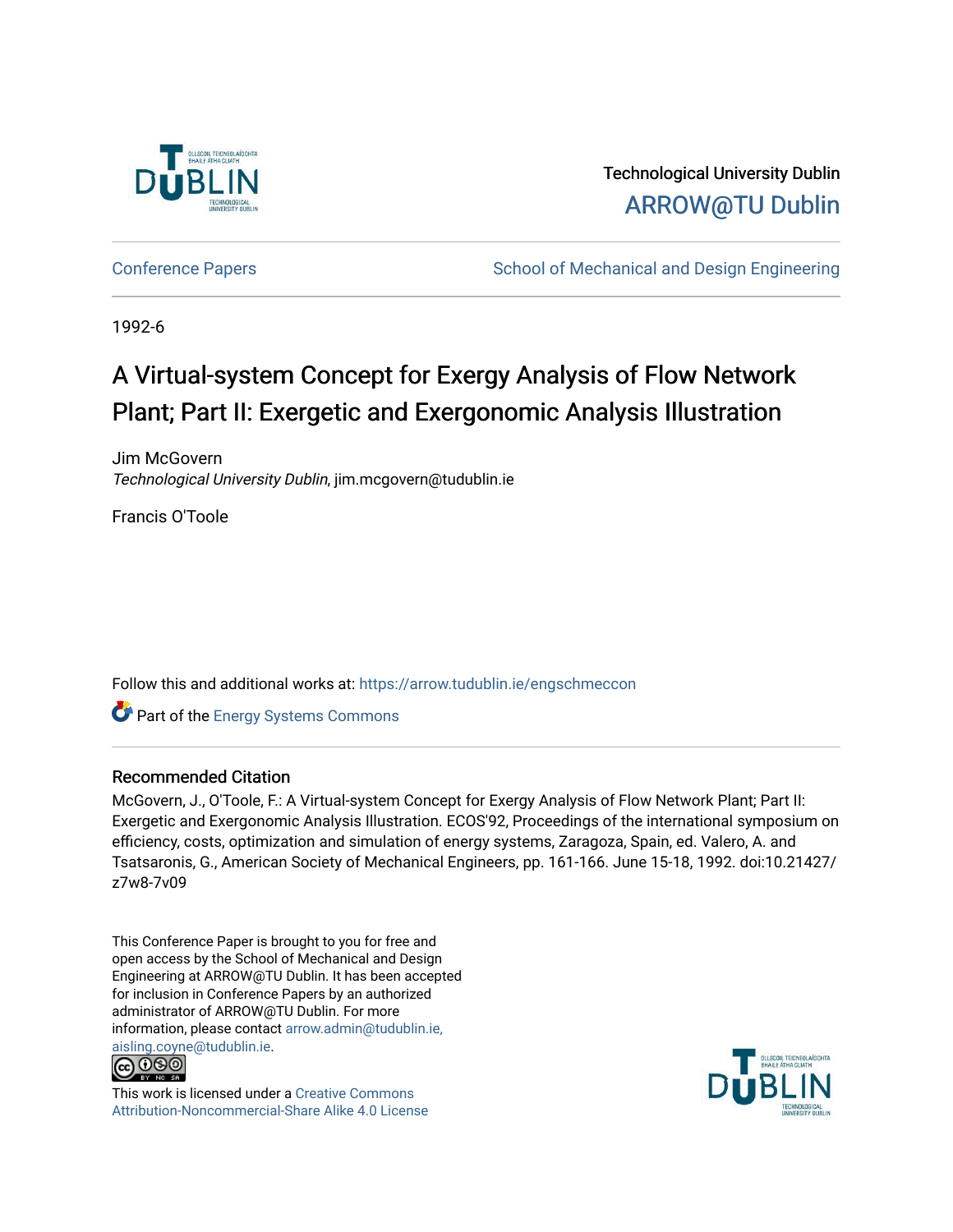# **A Virtual-System Concept for Exergy Analysis of Flow Network Plant Part II: Exergetic and Exergonomic Analysis Illustration**

**James A. McGovern and Francis O'Toole**  University of Dublin Trinity College, Ireland

#### **ABSTRACT**

This paper is a continuation of Part I — Principles, to which it refers extensively. The virtual system concept and the methodology introduced in Part I are illustrated by means of a numerical example. This is an exergetic and exergoeconomic analysis of the CHP steam plant that was described in Part I without operating values and parameters. Matrix methods developed by Valero et al. (1986) are adapted to the new concept. It is shown that these methods are made simpler and less subjective. Bond-graph-type diagrams for exergetic and economic costs are presented.

#### **NOMENCLATURE**

#### **Abbreviations**

| <b>CHP</b> | Combined heating and power |
|------------|----------------------------|
|------------|----------------------------|

- FCS Flow constraint system
- LFCS Linked flow constraint system
- RN Reversible node

## **Roman Symbols**

- **A** Costs matrix
- *b* Specific flow exergy function  $(b = h T_o s)$
- **D** Exergy destruction rate vector
- **F** Fuel exergy rate vector
- *h* Specific enthalpy
- **I** Incidence matrix
- **I**<sub>f</sub> Fuel incidence matrix
- **I<sub>p</sub>** Product incidence matrix
- $\dot{m}_s$  Mass flow rate identified by subscript
- **P** Product exergy rate vector
- $p_5$  Pressure at position identified by subscript
- *s* Specific entropy
- *T<sub>o</sub>* Temperature of the environment
- $T<sub>5</sub>$  Temperature at position identified by subscript
- Dryness at position identified by subscript *x*6
- $\dot{Y}^*$  Input exergetic cost rate vector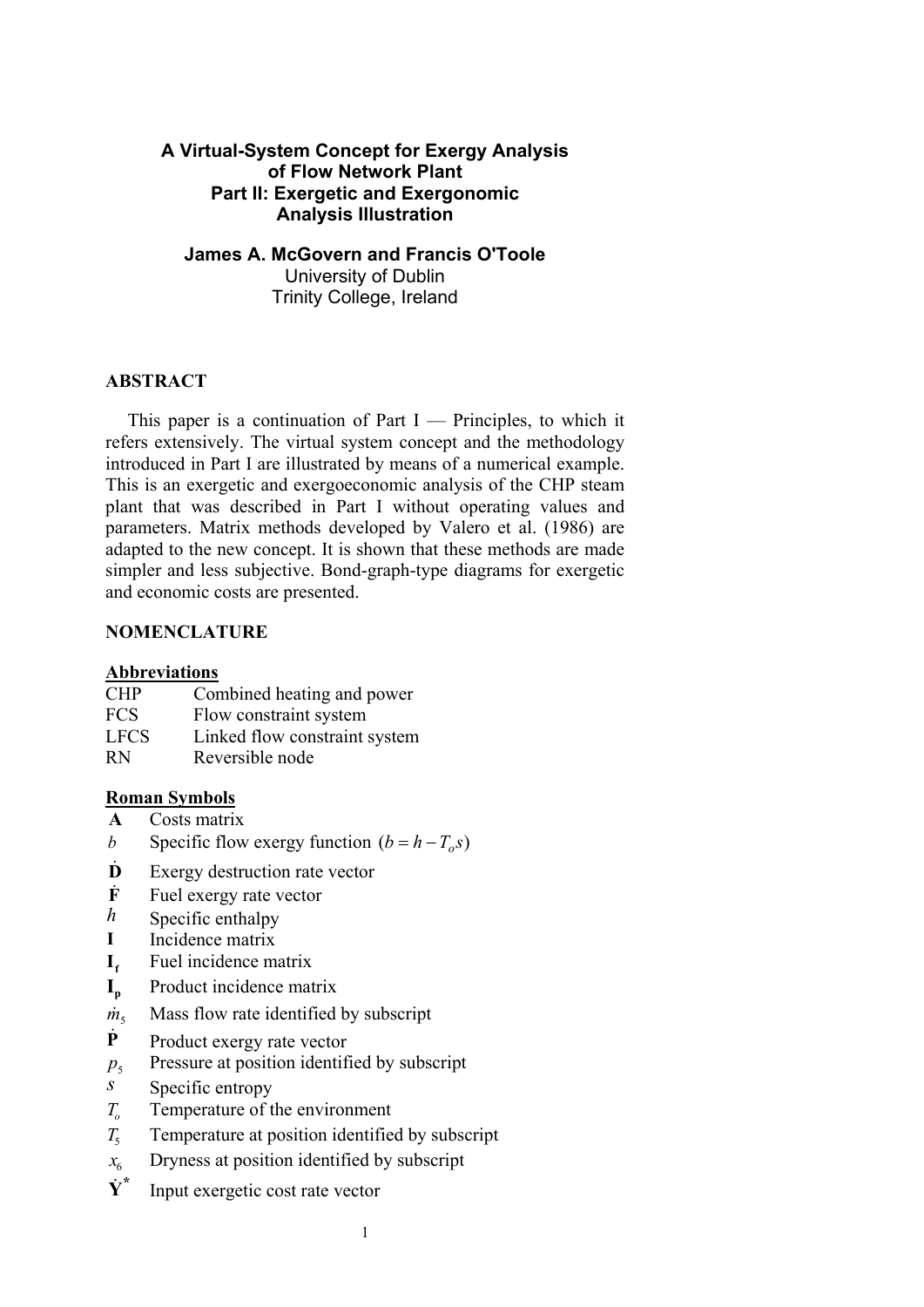- $\dot{Y}_z^*$ Vector of zeros, one for each subsystem
- **Z** Input economic cost rate vector
- $\mathbf{Z}_F$  Input non-fuel economic cost rate to subsystem identified by subscript

 $\overline{Z}_f$  Input fuel economic cost rate

# **Greek Symbols**

- **η** Rational efficiency vector
- **Ξ** Exergy interaction rate vector
- \* **Ξ** Exergetic cost rate vector
- $\dot{Z}_1^*$ Exergetic cost rate identified by subscript
- $\dot{z}_{(4-5-6)}^{*}$  Exergetic cost rate interaction that is the algebraic sum of the exergetic cost rate interactions identified by the signed subscripts  $(\dot{Z}_{(4-5-6)} = \dot{Z}_4 - \dot{Z}_5 - \dot{Z}_6)$
- *Ξ*4 Exergy interaction rate identified by subscript
- **Π** Economic cost rate vector
- $\dot{\Pi}_2$ Economic cost rate interaction identified by subscript

 $\overline{I}_{(4-5-6)}$  Economic cost rate interaction that is the algebraic sum of the economic cost rate interactions identified by the signed subscripts  $( \hat{\Pi}_{(4-5-6)} = \hat{\Pi}_4 - \hat{\Pi}_5 - \hat{\Pi}_6 )$ 

## **INTRODUCTION**

In presenting a numerical illustration of the virtual system concept reference is made to the description of the CHP steam plant and to Figs. 4, 5, and 6 in Part I.

The procedures for evaluating the exergy flows due to material streams and electric power, for locating the irreversibilities, and for presenting the analysis graphically as a Grassmann diagram are well established in the literature and are not reproduced here. The required data are given in Tables 1 and 2.

It is important, whatever analysis techniques are used, that the analyst has complete freedom to define the overall analysis boundary, the boundaries of any subsystems, and the external systems. If this freedom exists, there is an obligation to define these precisely and to define the environment: the boundaries of the systems and subsystems, including LFCS1, FCS2, FCS3, and the environment L have been described in Part I. In Table 1 in this Part values are assigned to parameters and properties to complete the definitions.

It has been recognised by other authors too that an understanding of the structure of a plant in exergy terms is vital to exergetic and exergoeconomic analysis; e.g., Valero and Torres (1988) have presented a methodology, suitable for use with symbolic mathematical computer packages, whereby the structure of a plant could be represented by algebraic expressions. In this paper it will be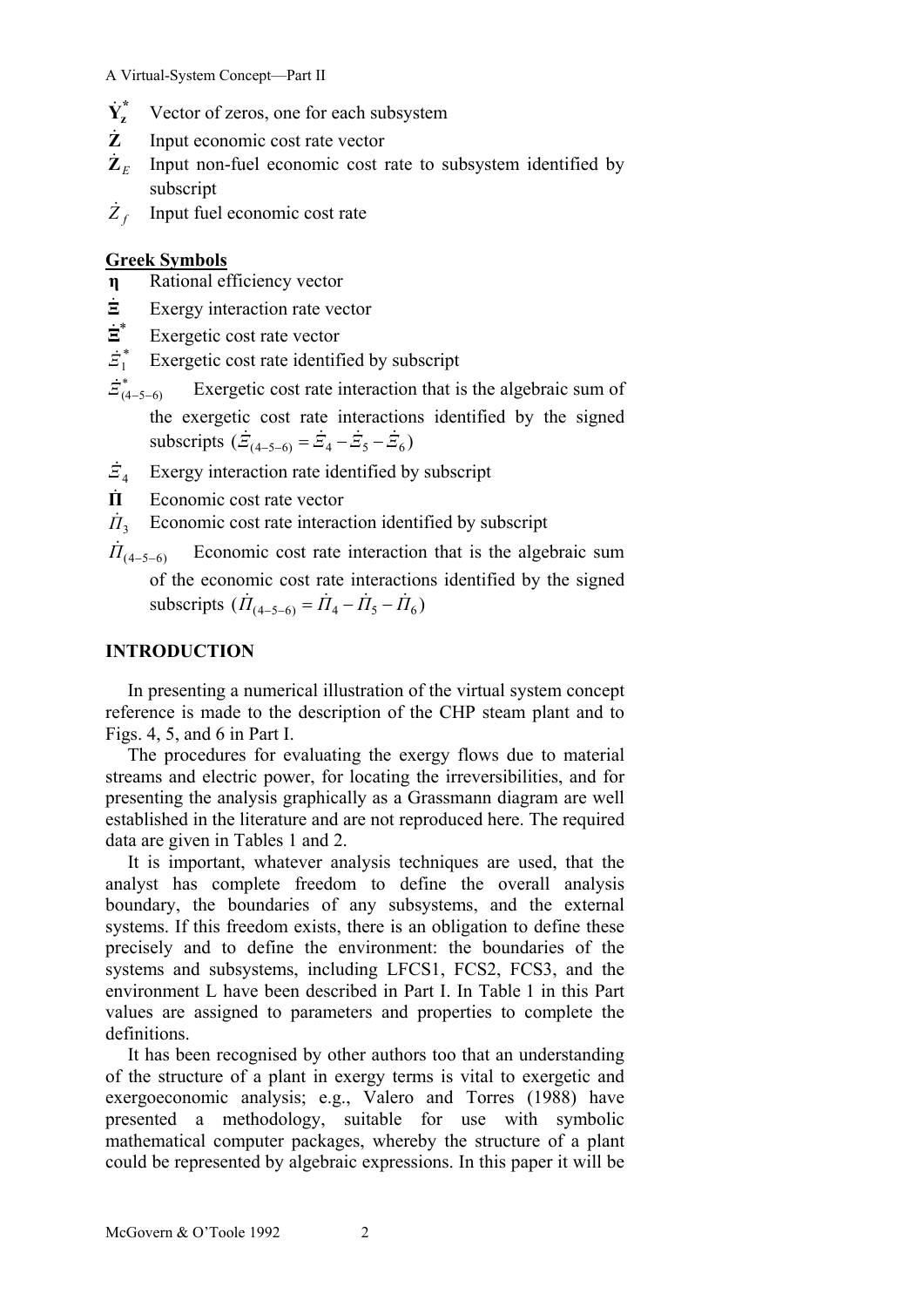| Table 1 Operating parameters and properties for the analysis                                      |               |  |  |  |  |  |  |
|---------------------------------------------------------------------------------------------------|---------------|--|--|--|--|--|--|
| Fuel: liquid hydrocarbon at 20°C and 1.01325 bar abs.                                             |               |  |  |  |  |  |  |
| Absolute specific flow exergy of the fuel w.r.t. the                                              |               |  |  |  |  |  |  |
| environment/[MJ/kg]                                                                               | 45.7104<br>20 |  |  |  |  |  |  |
| Temperature of the environment/ $[°C]$                                                            |               |  |  |  |  |  |  |
| Pressure of the environment/[bar abs.]                                                            | 1.01325       |  |  |  |  |  |  |
| Composition of the environment: sat. air and water                                                |               |  |  |  |  |  |  |
| Boiler pressure, $p_4$ , $p_5$ /[bar abs.]                                                        | 40            |  |  |  |  |  |  |
| Steam temperature at boiler exit, $T_5/\lceil^{\circ}C\rceil$                                     | 400           |  |  |  |  |  |  |
| Water heater sat. press., $p_6, p_7, p_2, p_3$ /[bar abs]                                         | 3             |  |  |  |  |  |  |
| Condenser pressure, $p_1, p_8$ /[bar abs.]                                                        | 0.05          |  |  |  |  |  |  |
| Net electric power output/[MW]                                                                    | 10            |  |  |  |  |  |  |
| Useful heating output/[MW]                                                                        | 40            |  |  |  |  |  |  |
| High pressure hot water flow temperature, $T_{15}/[^{\circ}C]$                                    | 125           |  |  |  |  |  |  |
| High pressure hot water return temperature, $T_{14}/[^{\circ}C]$                                  | 105           |  |  |  |  |  |  |
| Dryness of bled steam, $x_6$                                                                      | 0.998         |  |  |  |  |  |  |
| Dryness of turb. exh. steam, $x_8$                                                                | 0.866         |  |  |  |  |  |  |
| Temp. of condensate leaving heater, $T_7/\lceil^{\circ}C\rceil$ (sat. liq.)                       | 133.5         |  |  |  |  |  |  |
| Temp. of condensate leaving condenser, $T_1/\lceil^{\circ}C\rceil$ (sat. liq.)                    | 32.90         |  |  |  |  |  |  |
| Temperature of water leaving L.P. pump, $T_2/\lceil^{\circ}C\rceil$                               | 32.91         |  |  |  |  |  |  |
| Temperature of water entering H.P. pump, $T_3/[°C]$                                               | 126.1         |  |  |  |  |  |  |
| Temperature of water leaving H.P. pump, $T_4/\lceil^{\circ}C\rceil$                               |               |  |  |  |  |  |  |
| Electric power input to L.P. pump/ $[kW]$                                                         | 0.84          |  |  |  |  |  |  |
| Electric power input to H.P. pump/ $[kW]$                                                         | 147.9         |  |  |  |  |  |  |
| Mass flow rate of steam through boiler, $\dot{m}_3$ , $\dot{m}_4$ , $\dot{m}_5$ /[kg/s]<br>20.106 |               |  |  |  |  |  |  |
| Mass flow rate of bled steam, $\dot{m}_6$ , $\dot{m}_7$ /[kg/s]<br>18.519                         |               |  |  |  |  |  |  |

| Stream | $\left[\mathrm{kJ}/\mathrm{kg}\right]$ | Stream | $\left[\mathrm{kJ}/\mathrm{kg}\right]$ |
|--------|----------------------------------------|--------|----------------------------------------|
|        | $-1.5394$                              | 9      | 0.0<br>abs.                            |
| 2      | $-1.2297$                              | 10     | 45710.4<br>abs.                        |
| 3      | 62.5928                                | 11     | abs.<br>0.0                            |
| 4      | 67.0230                                | 12     | abs.<br>0.0                            |
| 5      | 1229.6677                              | 13     | abs.<br>0.0                            |
| 6      | 673.8619                               | 14     | 40.5866                                |
|        | 70.8532                                | 15     | 61.4319                                |
|        | 86.6506                                |        |                                        |

Table 2 Required specific flow exergy values

shown how the new concepts presented in Part I contribute to the understanding of exergetic structure.

# **EVALUATION OF NET EXERGY INTERACTIONS**

These are identified in Fig. 5, Part I, and can be evaluated from the exergy flows or by using the specific flow exergy function  $b$ , as illustrated by the following examples: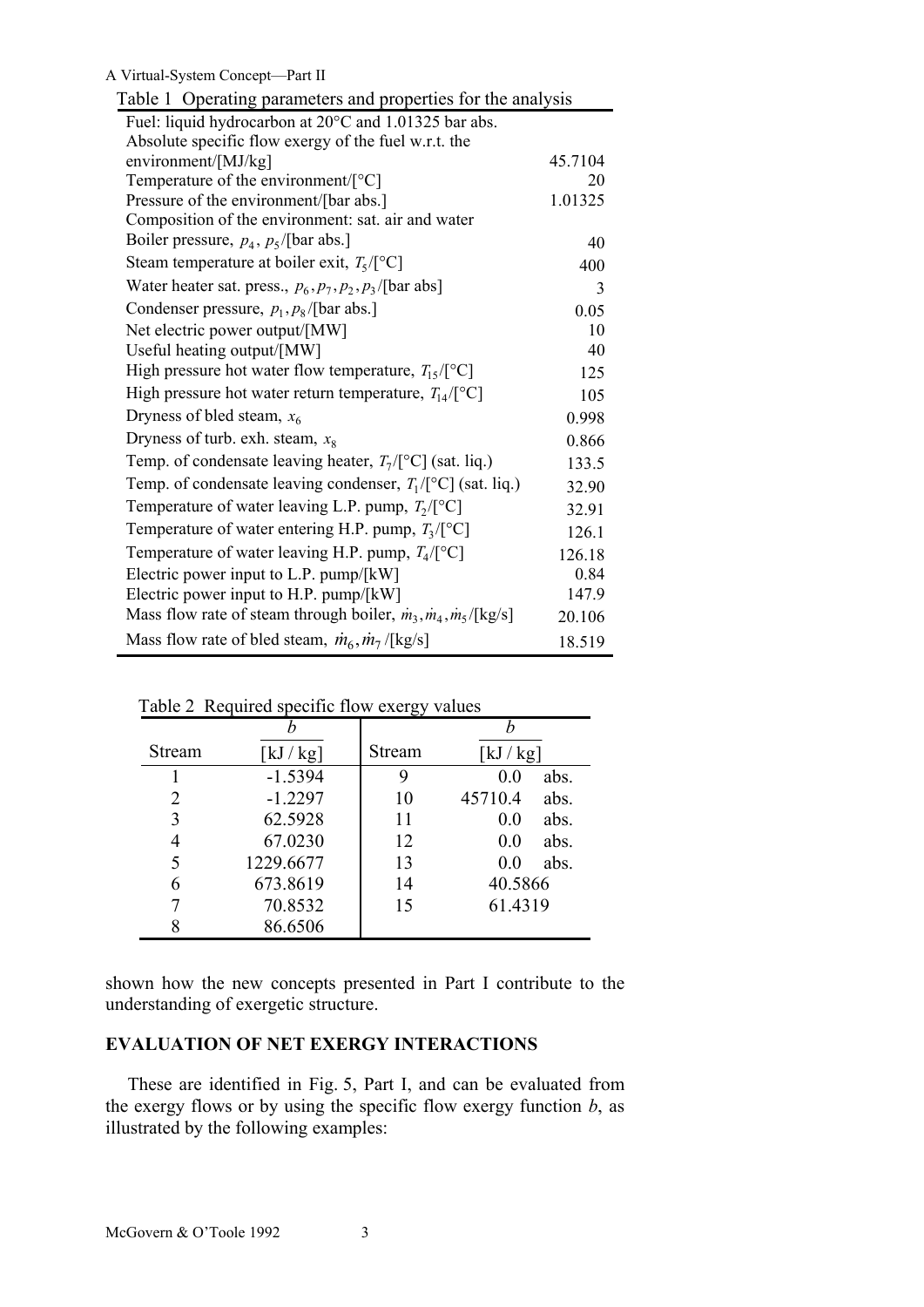# **Net exergy interaction rate from fuel source to FCS2.**

 $\dot{E}_1 = \dot{m}_{10}b_{10} + \dot{m}_9b_9 - \dot{m}_{11}b_{11} = \dot{m}_{10}b_{10} = 67.7432 \text{ MW}^1$ 

#### **Net exergy interaction rate from LFCS1 to turbogenerator.**

$$
\dot{E}_4 = \dot{m}_5 b_5 - \dot{m}_6 b_6 - \dot{m}_8 b_8 = 12.1067 \text{ MW}
$$

There are fifteen such exergy interactions in Fig. 5 and these constitute the exergy interaction rate vector, **Ξ** (Table 3).

#### **THE INCIDENCE MATRIX**

The incidence matrix contains the information about which exergy interactions occur between which systems, and the directions of the interactions. Its columns correspond to the fifteen exergy interactions shown in Fig. 5 and its rows correspond to the eleven systems within the overall analysis boundary in the same figure. A plus one indicates that the exergy interaction represented by the column is *into* the system represented by the row. A minus one indicates that the exergy interaction is *out of* the system. The incidence matrix is thus written by inspection of Fig. 5.

|       | 1                | $\mathfrak{D}$ | 3        | 4                | 5                | 6                | 7                | 8                | 9                | 10               | 11               | 12               | 13               | 14       | 15       |                  |
|-------|------------------|----------------|----------|------------------|------------------|------------------|------------------|------------------|------------------|------------------|------------------|------------------|------------------|----------|----------|------------------|
|       | $\theta$         | 1              | - 1      | 0                | $\theta$         | $\overline{0}$   | $\theta$         | $\theta$         | $\theta$         | $\overline{0}$   | $\theta$         | $\boldsymbol{0}$ | $\theta$         | $\theta$ |          | А                |
|       | $\boldsymbol{0}$ | $\theta$       | 0        | 1                | $\boldsymbol{0}$ | $\boldsymbol{0}$ | $\theta$         | $\theta$         | $\theta$         | - 1              | $\theta$         | $\boldsymbol{0}$ | $\boldsymbol{0}$ | $\theta$ | 0        | В                |
|       | $\boldsymbol{0}$ | $\theta$       | 0        | $\boldsymbol{0}$ | $\theta$         | $\theta$         | $\theta$         | $\theta$         | $\theta$         | 1                | - 1              | ÷.               | - 1              | $\theta$ | 0        | C                |
|       | $\boldsymbol{0}$ | $\theta$       | $\theta$ | $\boldsymbol{0}$ | $\boldsymbol{0}$ | $\theta$         | 1                | $\boldsymbol{0}$ | $\boldsymbol{0}$ | $\theta$         | $\theta$         | $\theta$         | $\theta$         | $\theta$ | $\Omega$ | D                |
|       | 0                | $\theta$       | $\theta$ | $\boldsymbol{0}$ | $\theta$         | $\theta$         | $\theta$         | 1                | $\boldsymbol{0}$ | $\boldsymbol{0}$ | $\overline{0}$   | $\theta$         | $\theta$         | - 1      | $\Omega$ | E                |
| $I =$ | $\theta$         | $\theta$       | $\theta$ | $\theta$         | $\theta$         | - 1              | $\theta$         | $\theta$         | $\boldsymbol{0}$ | $\boldsymbol{0}$ | $\overline{0}$   | 1                | $\theta$         | $\theta$ | $\Omega$ | F                |
|       | 0                | $\theta$       | $\theta$ | $\theta$         | $\theta$         | $\theta$         | $\theta$         | $\theta$         | 1                | $\theta$         | $\overline{0}$   | $\theta$         | $\theta$         | $\theta$ | $\Omega$ | G                |
|       | 0                | $\theta$       | $\theta$ | $\theta$         | - 1              | $\theta$         | $\theta$         | $\boldsymbol{0}$ | $\boldsymbol{0}$ | $\theta$         | $\overline{0}$   | $\theta$         | 1                | $\theta$ | $\theta$ | Н                |
|       | $\boldsymbol{0}$ | $\theta$       | 1        | - 1              |                  | 1                | - 1              | - 1              | - 1              | $\theta$         | $\overline{0}$   | $\theta$         | $\theta$         | $\theta$ | $\theta$ | LFCS1            |
|       | 1                | - 1            | 0        | $\theta$         | $\theta$         | $\theta$         | $\theta$         | $\theta$         | $\theta$         | $\theta$         | $\overline{0}$   | $\theta$         | $\theta$         | $\theta$ | $\theta$ | FCS <sub>2</sub> |
|       | $\boldsymbol{0}$ | 0              | 0        | $\boldsymbol{0}$ | $\boldsymbol{0}$ | 0                | $\boldsymbol{0}$ | $\boldsymbol{0}$ | $\boldsymbol{0}$ | $\boldsymbol{0}$ | $\boldsymbol{0}$ | $\boldsymbol{0}$ | $\boldsymbol{0}$ | 1        | - 1      | FC:              |

#### **EXERGY DESTRUCTION**

Having set up the incidence matrix and the exergy interaction vector the exergy destruction rate in each system within the overall analysis boundary can be calculated by matrix multiplication of these. The exergy destruction rates comprise the exergy destruction rate vector, **D**, which is given by  $\mathbf{D} = \mathbf{I}\mathbf{\Xi}$  (Table 4).

 $\overline{a}$ 

<sup>&</sup>lt;sup>1</sup>In this evaluation only, *b* is the absolute flow exergy including chemical exergy; with respect to the environment.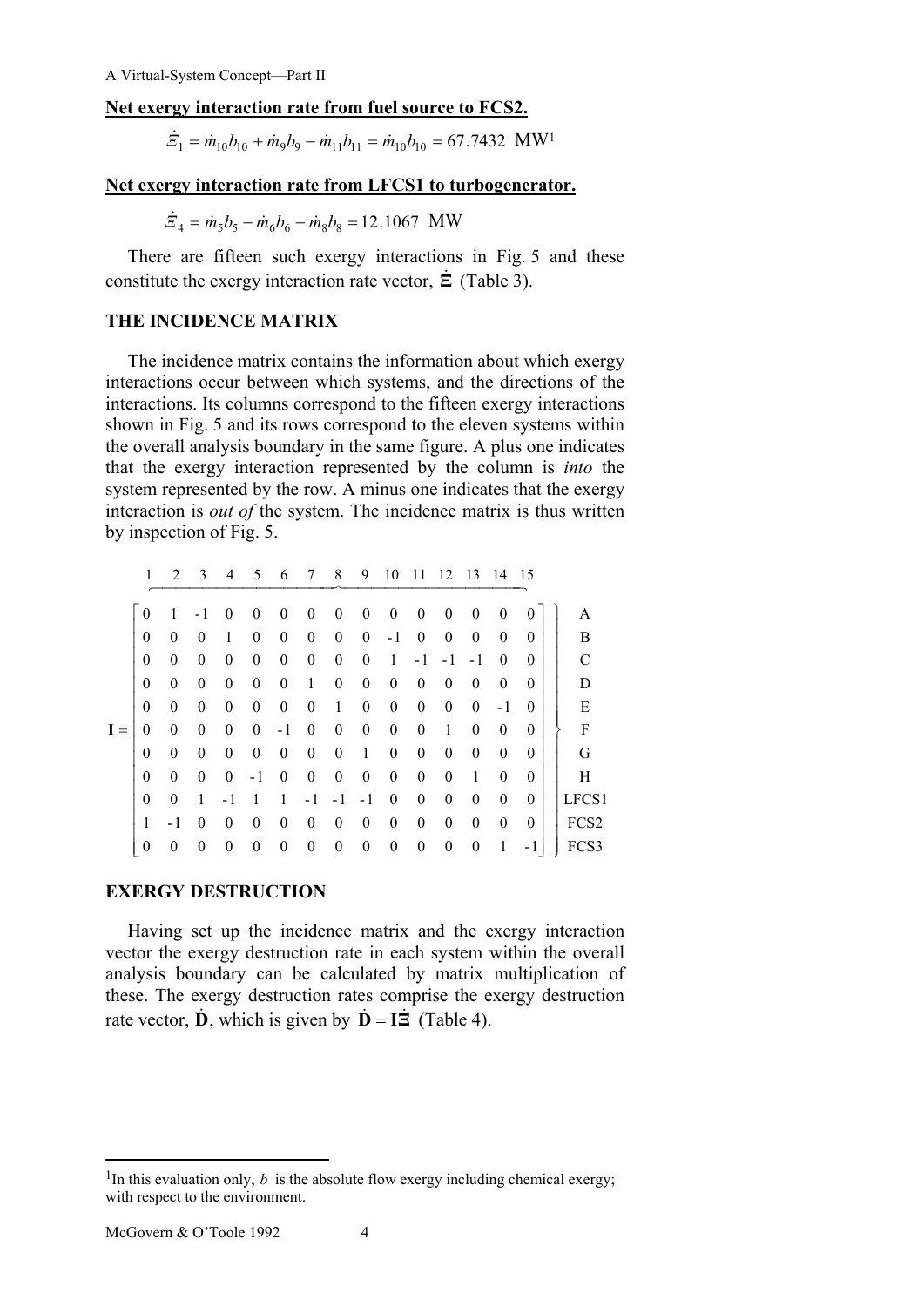|                         | cost equations |                      |                  |           |                             |
|-------------------------|----------------|----------------------|------------------|-----------|-----------------------------|
| Row                     | Ė              | $\dot{\mathbf{Y}}^*$ | $\dot{\Xi}^*$    | $\dot{z}$ | $\dot{\Pi}$                 |
|                         | (kW)           | (kW)                 | (kW)             | [\$/h]    | $\left[\frac{\$}{h}\right]$ |
| $\mathbf{1}$            | 67743.2        | $\boldsymbol{0}$     | 67743.2          | 326.41    | 1354.86                     |
| $\overline{2}$          | 67743.2        | $\boldsymbol{0}$     | 67743.2          | 189.78    | 1354.86                     |
| $\overline{\mathbf{3}}$ | 23376.0        | $\boldsymbol{0}$     | 67743.2          | 0.00      | 1681.28                     |
| $\overline{4}$          | 12106.7        | $\boldsymbol{0}$     | 35374.9          | 60.73     | 909.66                      |
| 5                       | 89.1           | $\boldsymbol{0}$     | 260.3            | 151.82    | 6.69                        |
| 6                       | 0.49           | $\boldsymbol{0}$     | 1.44             | 3.80      | 0.04                        |
| $\overline{7}$          | 139.9          | $\boldsymbol{0}$     | $\boldsymbol{0}$ | 0.00      | $-60.73$                    |
| 8                       | 11167.3        | $\boldsymbol{0}$     | 32630            | 26.57     | 839.07                      |
| 9                       | 51.7           | $\boldsymbol{0}$     | $\boldsymbol{0}$ | 0.00      | 0.00                        |
| 10                      | 10148.7        | $\overline{0}$       | 35374.9          | 0.00      | 1099.44                     |
| 11                      | 10000.0        | $\overline{0}$       | 35113.2          | 0.00      | 1123.07                     |
| 12                      | 0.84           | $\theta$             | 1.44             | 0.00      | $-3.76$                     |
| 13                      | 147.9          | $\boldsymbol{0}$     | 260.3            | 0.00      | $-19.88$                    |
| 14                      | 9828.1         | $\boldsymbol{0}$     | 32630            | 0.00      | 990.89                      |
| 15                      | 9828.1         | 67743.2              | 32630            | 1354.86   | 990.89                      |
|                         |                |                      |                  |           |                             |

Table 3 Vectors relating to exergy interactions or the cost equations

|                  | -0                        |        |
|------------------|---------------------------|--------|
| System           | D<br>$\lceil$ kW $\rceil$ | η      |
| A                | 44367                     | 0.3451 |
| B                | 1958                      | 0.8383 |
| C                |                           |        |
| D                | 139.9                     | 0      |
| E                | 1339                      | 0.8801 |
| F                | 0.34                      | 0.5894 |
| G                | 51.71                     |        |
| H                | 58.82                     | 0.6023 |
| LFCS1            |                           |        |
| FCS <sub>2</sub> |                           |        |
| FCS3             |                           |        |

Table 4 Vectors relating to systems

#### **RATIONAL EFFICIENCIES OF SUBSYSTEMS**

By replacing all negative numbers (-1's) in the incidence matrix by zeros the fuel incidence matrix  $I_f$  is formed. This identifies all exergy interactions that are into subsystems. Similarly by replacing all positive numbers (1's) in the incidence matrix by zeros and multiplying the resulting matrix by minus one the product incidence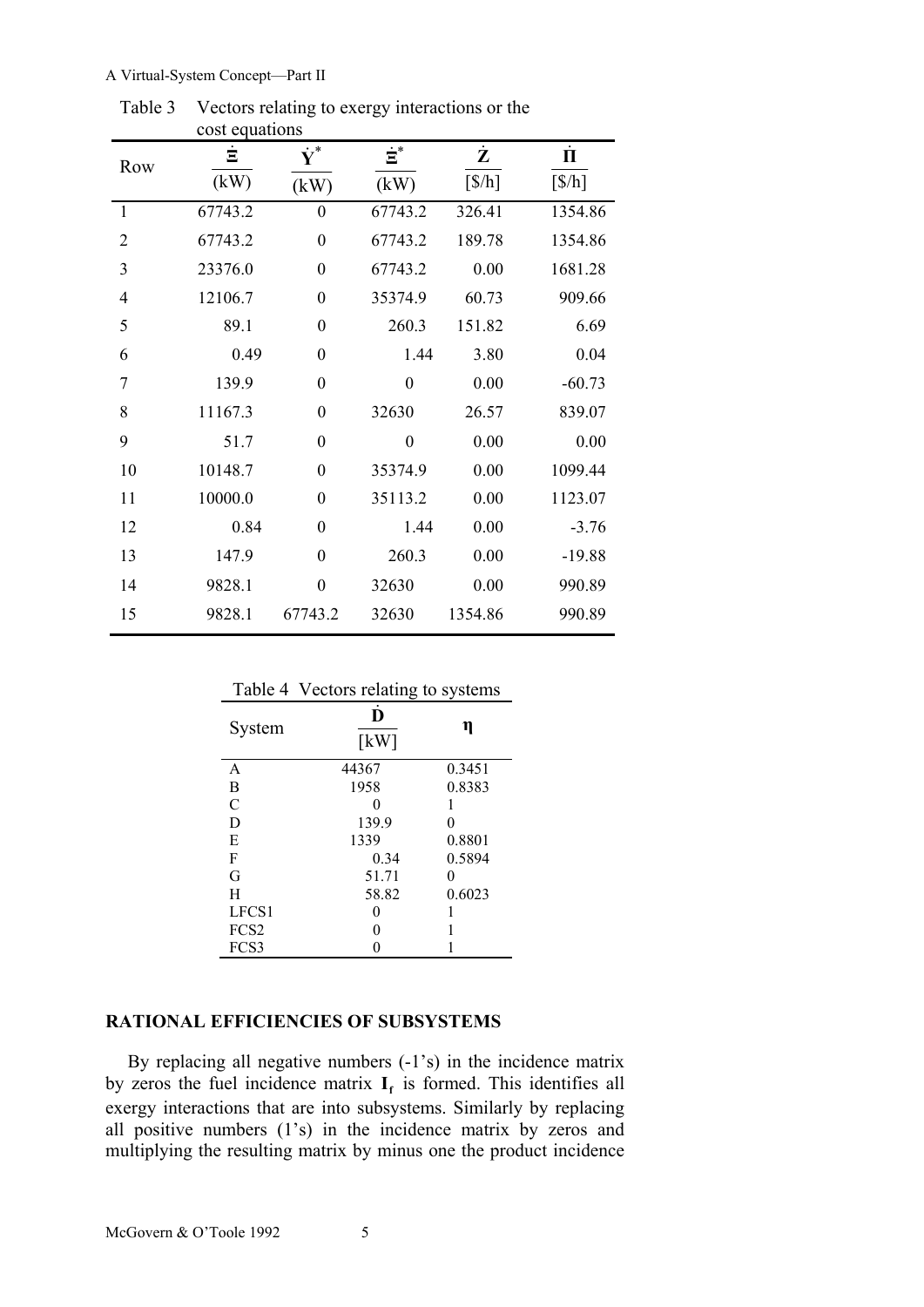matrix  $I_p$  is formed: this identifies all exergy interactions that are out of subsystems within the overall analysis boundary.

The fuel exergy rate vector  $\vec{F}$  and the product exergy rate vector **P** contain the sum of the exergy input rates and the sum of the exergy output rates respectively for each of the fifteen subsystems within the overall analysis boundary shown in Fig. 5: these are calculated as follows:

 $\dot{\mathbf{F}} = \mathbf{I}_f \dot{\boldsymbol{\Xi}} \dot{\mathbf{P}} = \mathbf{I}_n \dot{\boldsymbol{\Xi}}.$ 

The rational efficiencies of all subsystems within the analysis boundary are obtained by dividing each row of the product exergy vector by the corresponding row of the fuel exergy vector:

$$
\eta = \boxed{\frac{\dot{P}}{\dot{F}}}
$$

## **EXERGETIC COST**

#### **Definition**

Exergetic cost is defined as the exergy input from sources outside the overall analysis boundary that can be associated with a particular net exergy interaction between systems or subsystems. Valero et al. (1986a) proposed a similar definition: the amount of exergy required per unit time to produce a particular exergy flow. The distinction between a net exergy interaction and an exergy flow is an important one, the very basis of Part I.

It is not possible, on the basis of the exergy flows alone, objectively to assign exergetic costs to material flow streams, such as the streams of steam that leave the turbine in Fig. 4, since to attempt to do so would not take into account the structural constraints on net exergy interactions due to material transport. The FCS concept automatically incorporates these constraints: the exergy flows with the steam that enters the turbine at 5 and with the steam that leaves at 6 and 8 are not independent. Therefore, in applying the FCS concept the definition of exergetic costs is less subjective than in previous methodologies.

## **Cost Balances and Propositions**

For the overall analysis boundary an exergetic cost balance applies; i.e., the net exergetic cost input across the boundary is zero, or the sum of the exergetic cost inputs equals the sum of the exergetic cost outputs. A similar exergetic cost balance must be satisfied for each subsystem within the overall analysis boundary. Each exergy interaction has a corresponding exergetic cost. Thus, there are fifteen exergetic cost interactions corresponding to the fifteen exergy interactions shown in Fig. 5. Fifteen equations are required to solve for these: cost balances for the eleven subsystems provide eleven independent equations.

Valero et al. (1986a) put forward the hypothesis that "Nature has all the necessary information for calculating costs" and proposed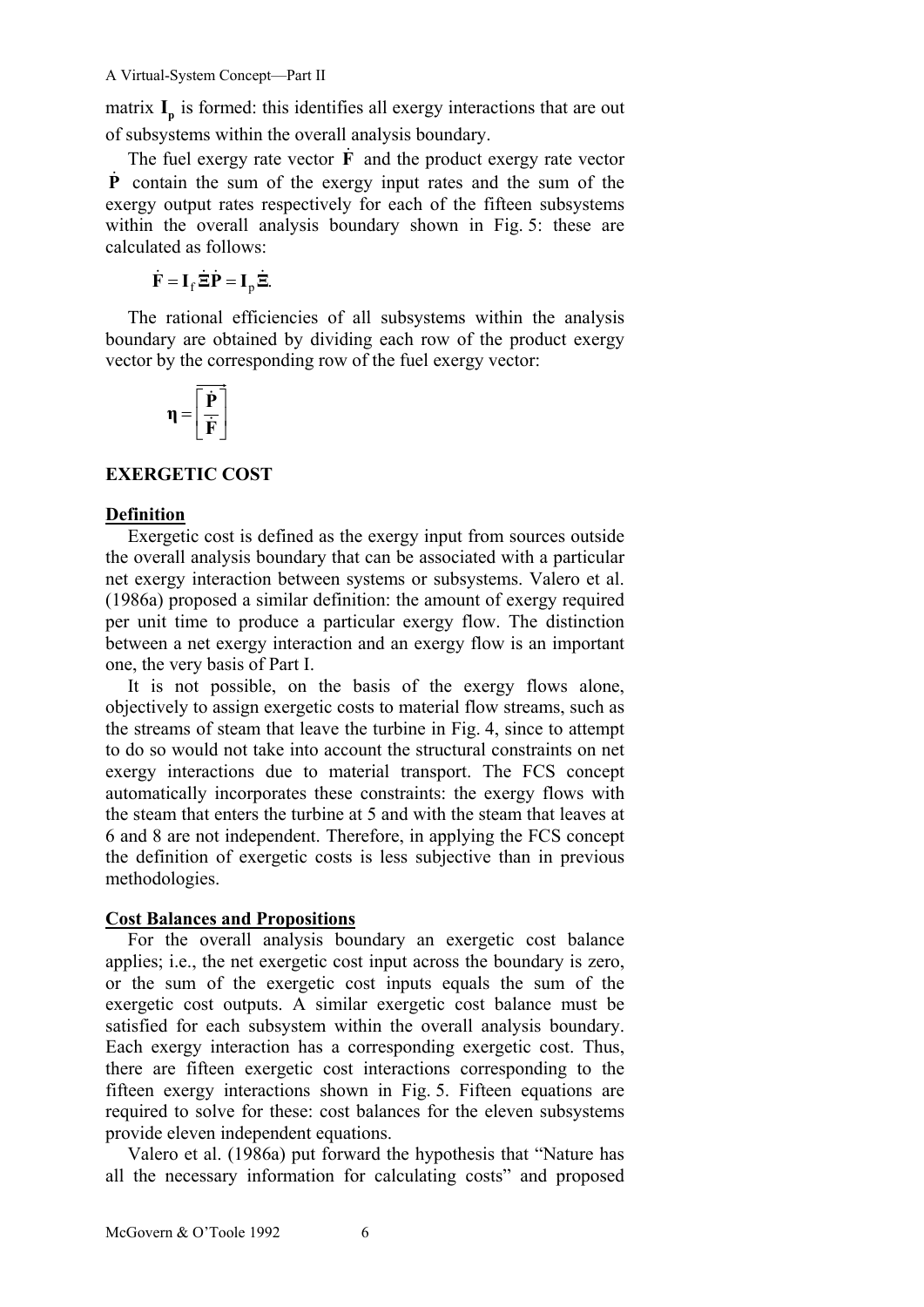Fuel-Product-Residue propositions as a means of augmenting the cost balance equations to evaluate the costs. In their methodology, based on exergy flows rather than net exergy interactions, the definitions of fuels, products, and residues were subjective — some could be based on net exergy interactions, but this might not always be feasible, or desired.

In the FCS approach described here fuels and products are objectively and unambiguously defined: for the overall analysis boundary or a subsystem boundary the fuel is the sum of all exergy interactions into the system or subsystem; the product is the sum of all the exergy interactions out of it. A residue (i.e., an exergy output that is not useful) would be described as an output to an exergy destruction sink (which could be inside or outside the overall analysis boundary).

Cost propositions are also required as part of the FCS methodology. These are as follows:

Fuel proposition. The exergetic cost of an exergy interaction into the system enclosed by the overall analysis boundary is equal to the exergy input.

Exergy destruction-sink proposition. The exergetic cost of an exergy interaction to an exergy destruction sink is zero. It should be noted that for exergy destruction sinks within the overall analysis boundary the exergy destruction-sink proposition is already incorporated in the cost balance equations. This proposition will yield one additional equation for each exergy interaction to an external exergy destruction sink.

Recycle proposition. At a node or subsystem let any pair of exergy interactions, one in and one out, that can form part of the same recycle be called a recycle pair. There may be a number of recycle pairs at a node or subsystem. Also, a given interaction at a node may be a member of more than one recycle pair: interactions that are structurally linked in this way will be said to belong to the same recycle group. In exergetic costing, at any node where a recycle group represents a net exergy output all the interactions of the group are structurally constrained to behave as one net exergy interaction. Due to the structural constraint the interactions must have the same exergetic cost per unit of exergy. The proposition yields an additional independent equation for each recycle of the group.

In order to apply this proposition, recycles must be identified. This can be done by inspection of the exergy interaction diagram or by application of a suitable algorithm to the incidence matrix.

Fork proposition. Where a subsystem has more than one output exergetic cost interaction, the output exergetic costs are distributed in proportion to the exergy values; that is, the exergetic costs per unit of exergy are the same for all output exergetic cost interactions. At a subsystem where multiple output exergetic cost interactions occur, the fork proposition yields a number of equations, which is one less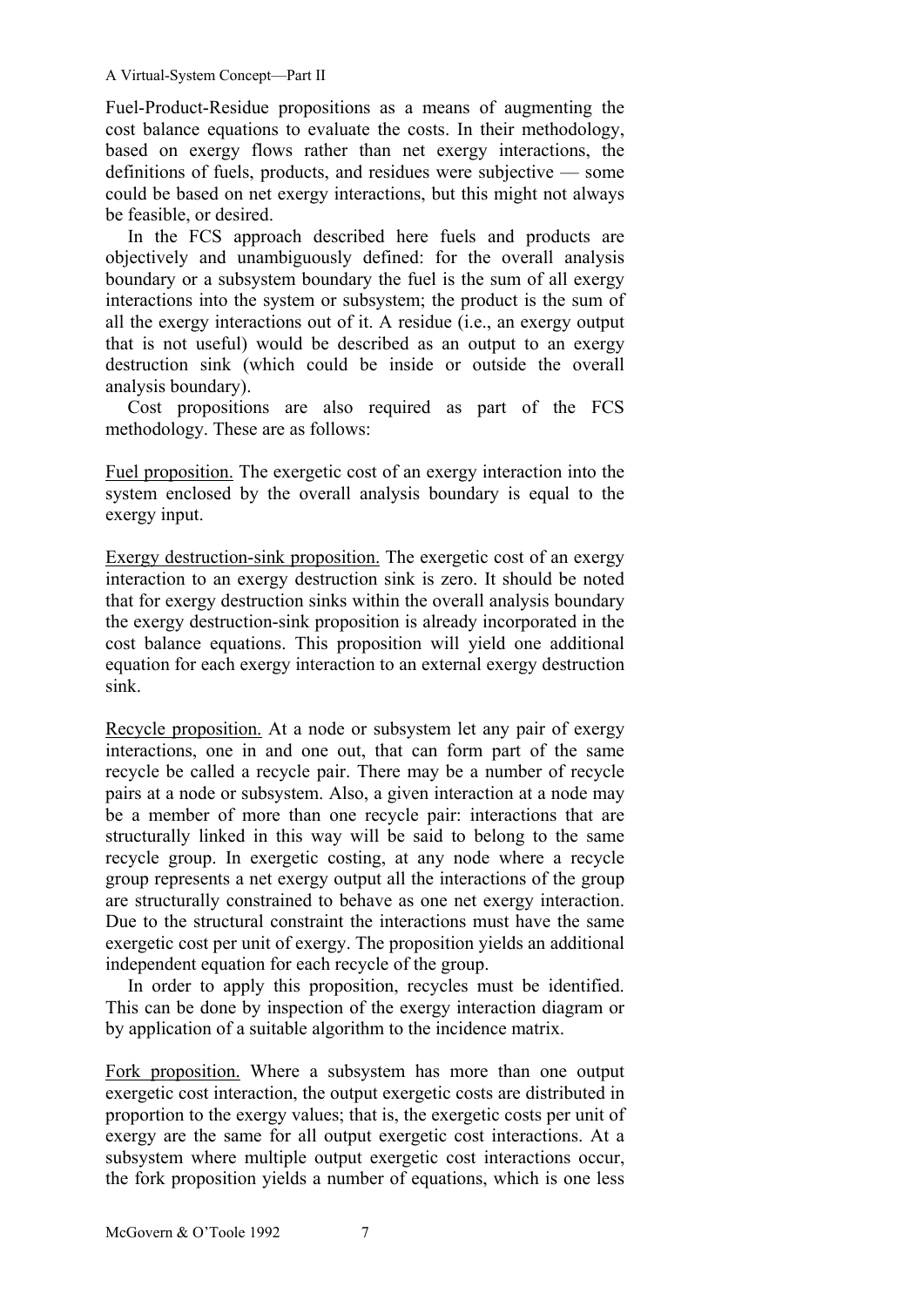than the number of output exergetic cost interactions. This proposition is subject to two preconditions, as follows:

*Precondition 1*. Any output exergy interaction that has a zero exergetic cost due to the exergy destruction-sink proposition and exergetic cost balances for subsystems (which are always "downstream" in this case) is not involved in the fork proposition since it does not have an associated exergetic cost. Therefore the cost balances and the exergy destruction-sink proposition must be applied before the fork proposition.

*Precondition 2.* All interactions of a recycle group are treated as a single net exergy interaction in applying the fork proposition. Hence a recycle group is included in the fork proposition if it represents a net exergy output. This can conveniently be done by including just one of the individual exergy output interactions of the recycle group in the fork proposition (rather than the net exergy interaction of the group). If the recycle group is a net exergy input none of its interactions feature in the fork proposition.

#### **THE COSTS MATRIX**

A costs matrix A and an input exergetic cost rate vector  $\dot{Y}^*$ contain the cost balances and constraints of the cost propositions for the interactions within the analysis boundary.

The exergetic costs (as yet unknown) are contained in a vector  $\Xi^*$ and the cost balances can be written in matrix form as:  $I\ddot{\Xi}^* + \dot{Y}_z^* = 0$ , where  $\dot{Y}_z^*$  is a vector of zeros, one for each subsystem.

The **A** matrix and the  $\dot{Y}^*$  vector are formed by augmenting the rows of the **I** matrix and those of the  $\dot{Y}_z^*$  vector so as to incorporate the cost propositions.

The fork proposition for LFCS1 in Fig. 5 can be written as

$$
\frac{\dot{\Xi}_4^*}{\dot{\Xi}_4} - \frac{\dot{\Xi}_8^*}{\dot{\Xi}_8} = 0.
$$

The recycle proposition for LFCS1 in Fig. 5 can be written as

$$
\frac{\dot{\Xi}_4^*}{\dot{\Xi}_4} - \frac{\dot{\Xi}_5^*}{\dot{\Xi}_5} = 0 \text{ and } \frac{\dot{\Xi}_4^*}{\dot{\Xi}_4} - \frac{\dot{\Xi}_6^*}{\dot{\Xi}_6} = 0.
$$

The fuel proposition for subsystem FCS2 is

$$
\dot{\varXi}_1^* = \dot{\varXi}_1.
$$

The **I** matrix is thus augmented to give the **A** matrix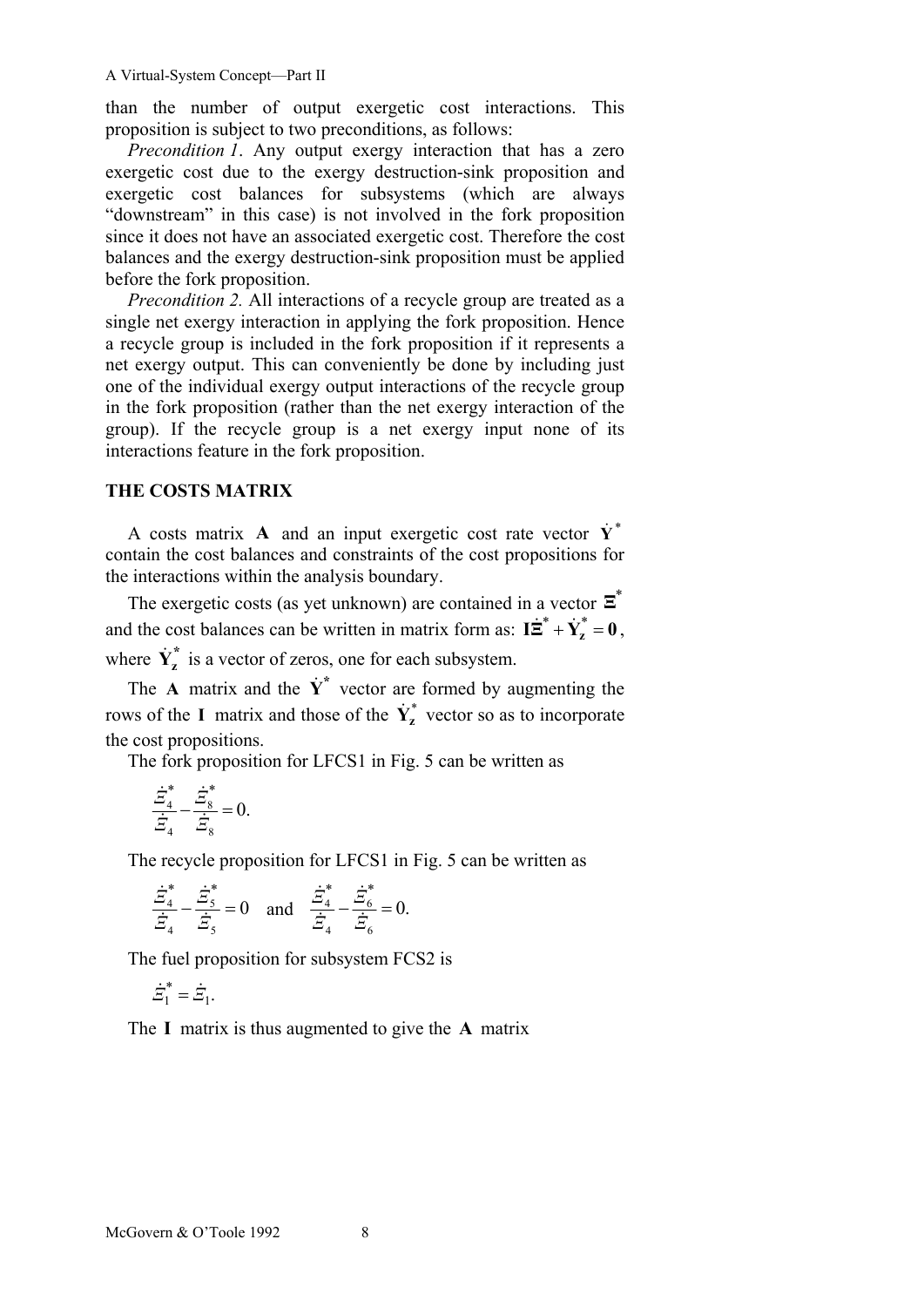$$
\mathbf{A} = \begin{bmatrix}\n0 & 0 & 0 & \frac{\dot{\Xi}^*}{\dot{\Xi}_4} & 0 & 0 & 0 & -\frac{\dot{\Xi}^*}{\dot{\Xi}_8} & 0 & 0 & 0 & 0 & 0 & 0 \\
0 & 0 & 0 & \frac{\dot{\Xi}^*}{\dot{\Xi}_4} & -\frac{\dot{\Xi}^*}{\dot{\Xi}_5} & 0 & 0 & 0 & 0 & 0 & 0 & 0 & 0 \\
0 & 0 & 0 & \frac{\dot{\Xi}^*}{\dot{\Xi}_4} & -\frac{\dot{\Xi}^*}{\dot{\Xi}_5} & 0 & 0 & 0 & 0 & 0 & 0 & 0 & 0 \\
-1 & 0 & 0 & 0 & 0 & 0 & 0 & 0 & 0 & 0 & 0 & 0 & 0\n\end{bmatrix}
$$

and the  $\dot{Y}_z^*$  vector to give the  $\dot{Y}^*$  vector as in Table 3.

The cost balance equations and cost proposition equations are thus represented by the following matrix expression:

$$
\mathbf{A}\dot{\Xi}^* + \dot{\mathbf{Y}}^* = 0.
$$

Hence, the exergetic cost vector  $\dot{\Xi}^*$  (Table 3) can be evaluated from:

$$
\dot{\Xi}^* = \mathbf{A}^{-1}(-\dot{\mathbf{Y}}^*).
$$

The exergetic cost interactions involve recycles similar to the exergy interaction recycles shown in Fig. 5. However, these can be eliminated using exactly the same type of transformation as was described in Part I for exergy interactions that form recycles. Fig. 7 is the resulting diagram, which illustrates the real structure of the exergetic cost interactions. Considerable simplification and clarification is achieved.

#### **EXERGOECONOMIC ANALYSIS**

In exergoeconomic analysis there are two types of economic input costs:

1. Fuel economic costs: the economic costs of the net exergy interactions from external systems into the system surrounded by the overall analysis boundary; and

2. Non-fuel economic costs: the capital amortisation costs, operating costs, and maintenance costs of the subsystems within the analysis boundary.

In addition to the economic costs of fuel exergy (there is only one for the overall analysis boundary shown in Fig. 5) there will be the non-fuel economic cost inputs to various subsystems within the analysis boundary: these are all known (Table 5). An economic cost balance applies for the system enclosed within the analysis boundary and for each of the subsystems. The sum of the economic cost outputs equals the sum of the economic cost inputs: since the nonfuel economic cost inputs are all known, the number of equations required is the same as the number of equations required to find the exergetic costs. The cost propositions apply to economic costs in the same way as they apply to exergetic costs.

The same costs matrix **A** that was used in the exergetic cost analysis can be used with an economic cost input rate vector  $\dot{Z}$  to represent the economic cost balance and cost proposition equations.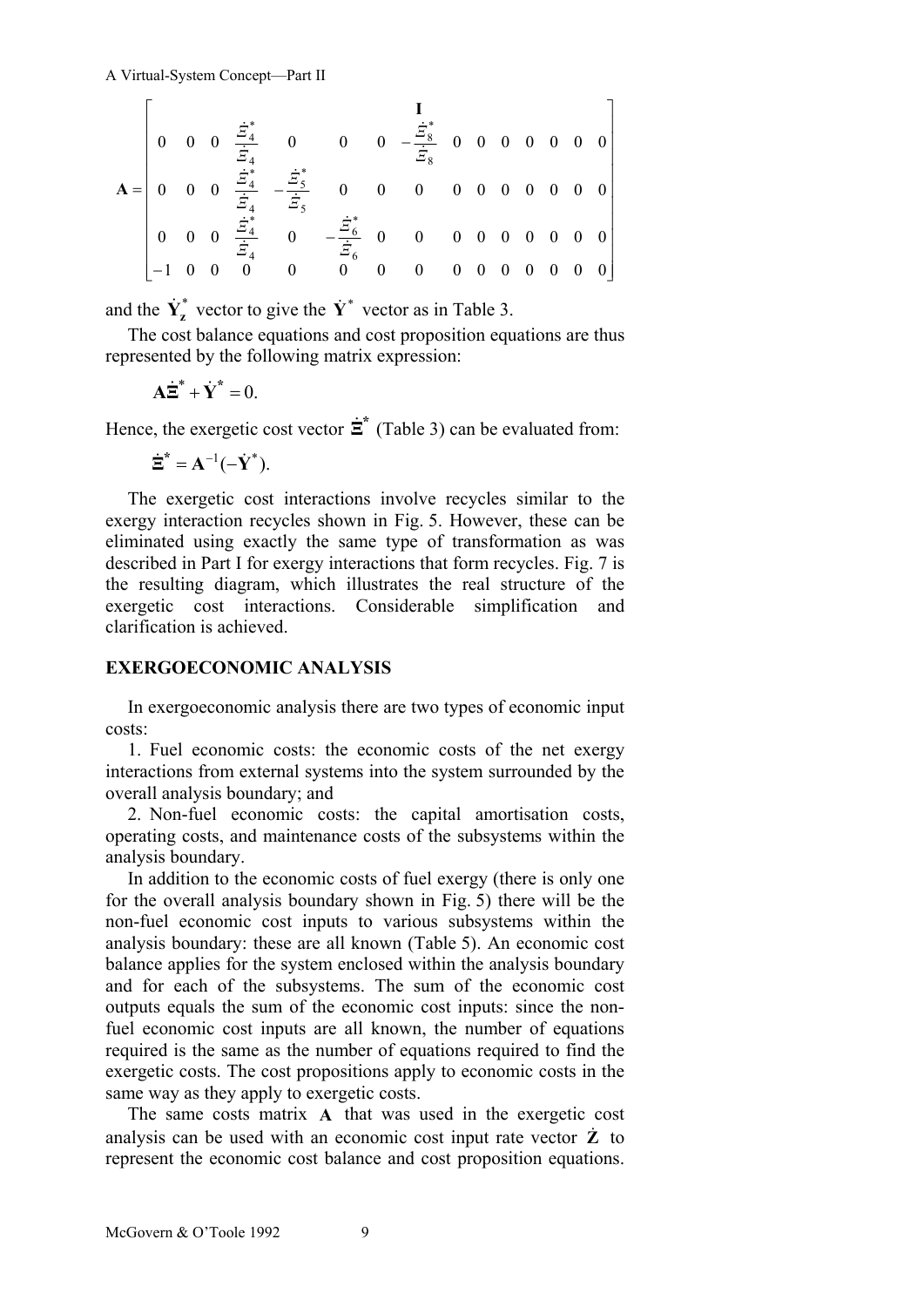

Fig. 7 Exergetic cost rate interactions of the plant.

Hence the economic costs of the exergy interactions are given by the following matrix expression:

$$
\dot{\mathbf{\Pi}} = \mathbf{A}^{-1}(-\dot{\mathbf{Z}}).
$$

The economic cost input rate vector  $\dot{Z}$  contains the non-fuel economic cost inputs in the rows corresponding to the cost balance equations (one for each subsystem) and contains the fuel economic cost inputs in the rows corresponding to the fuel proposition. For the overall analysis and subsystem boundaries shown in Fig. 5, **Z** is given in Table 3. Hence the economic cost rate interaction vector **Π** is evaluated (Table 3).

The cost rate interactions  $\dot{H}_7$ ,  $\dot{H}_{12}$ , and  $\dot{H}_{13}$  are negative. This indicates they have the opposite directions to the corresponding exergy interaction rates shown in Fig. 5.

As for the exergy interactions and exergetic cost interactions, the economic cost interactions can be represented on a bond graph type of diagram. Fig. 8 is such a diagram based on **P** in Table 3. The economic cost interactions have been transformed in the same way as the exergy interactions in Fig. 6 (a diagram without RN1, analogous to Fig. 5, could also be drawn).

## **On the Aggregation Level of Analysis Subsystems**

Valero et al. made it clear that their exergetic cost depended on the aggregation level of the subsystems; for example, the exergetic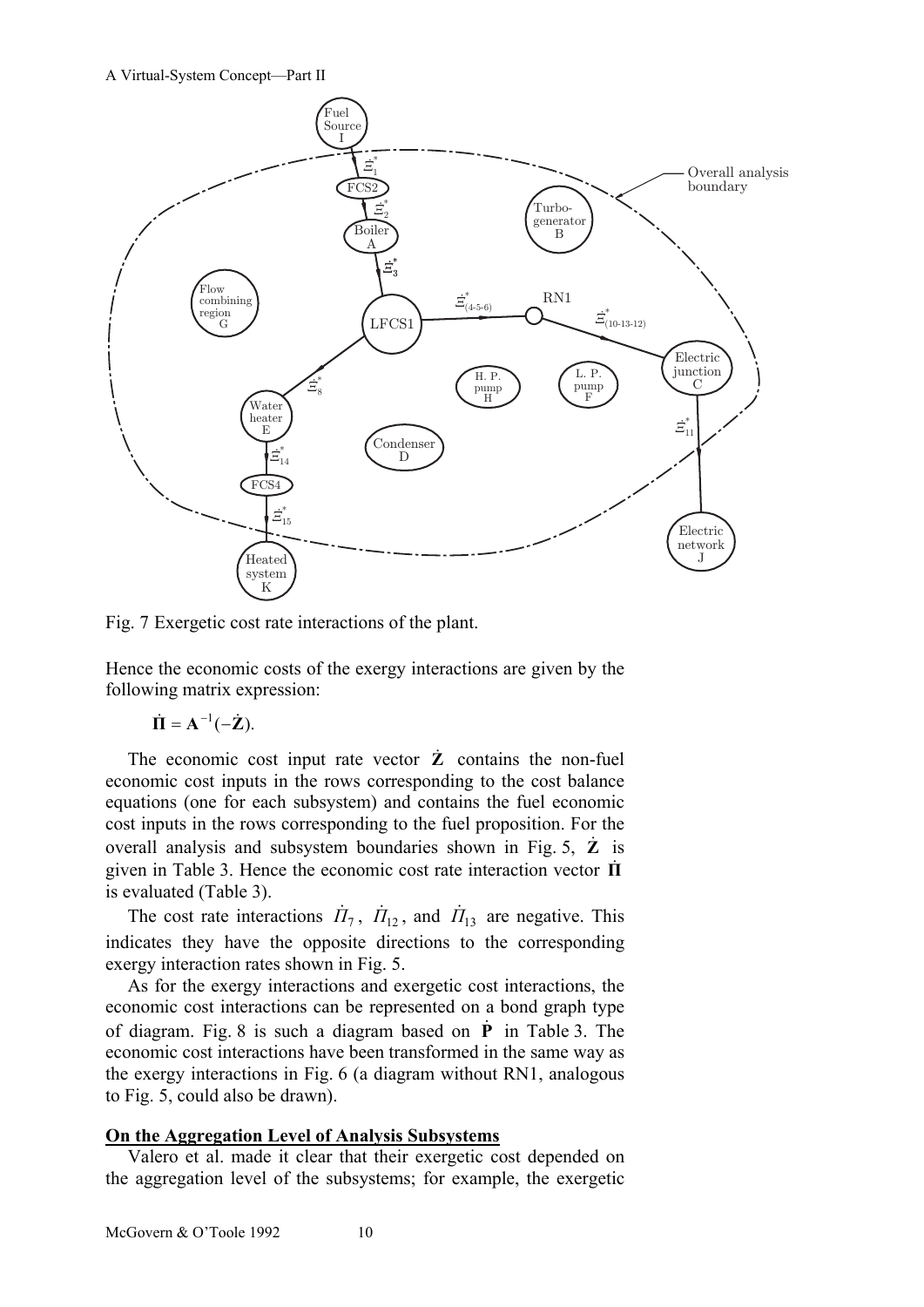|   |     | Table 5 Economic cost data               |         |                                          |                   |   |         |  |
|---|-----|------------------------------------------|---------|------------------------------------------|-------------------|---|---------|--|
|   |     | Economic cost of fuel exergy:            |         | \$0.0200 per kWh                         |                   |   |         |  |
|   |     | Economic non-fuel cost for entire plant: |         |                                          | \$759.10 per hour |   |         |  |
|   |     |                                          |         | Breakdown of non-fuel cost by subsystem: |                   |   |         |  |
| А | 43% | R                                        | 25%     |                                          | $0\%$             |   | 8%      |  |
| E | 20% | F                                        | $0.5\%$ | (ì                                       | $0\%$             | н | $3.5\%$ |  |



Fig. 8 Economic cost rate interactions of the plant.

cost of an electric power output would depend on the selection and number of subsystems within the overall analysis boundary. They also pointed out that there were basic subsystems that could not be reduced to others: a fact that lessened the problem of lack of robustness of exergetic costs, which depended on the aggregation level of analysis boundaries.

The flow constraint system concept and the transformation of recycle interactions to equivalent direct interactions yields a new and simpler structure of the exergetic and economic costs, as shown in Figs. 7 and 8. The fork proposition is the basis for the division of costs at any node. The definitive output exergetic costs at the overall analysis boundary are those when all forks occur at reversible nodes; e.g., an LFCS or any system within which there is negligible exergy destruction. If this is the case, further partitioning into subsystems does not affect the output exergetic costs of the plant.